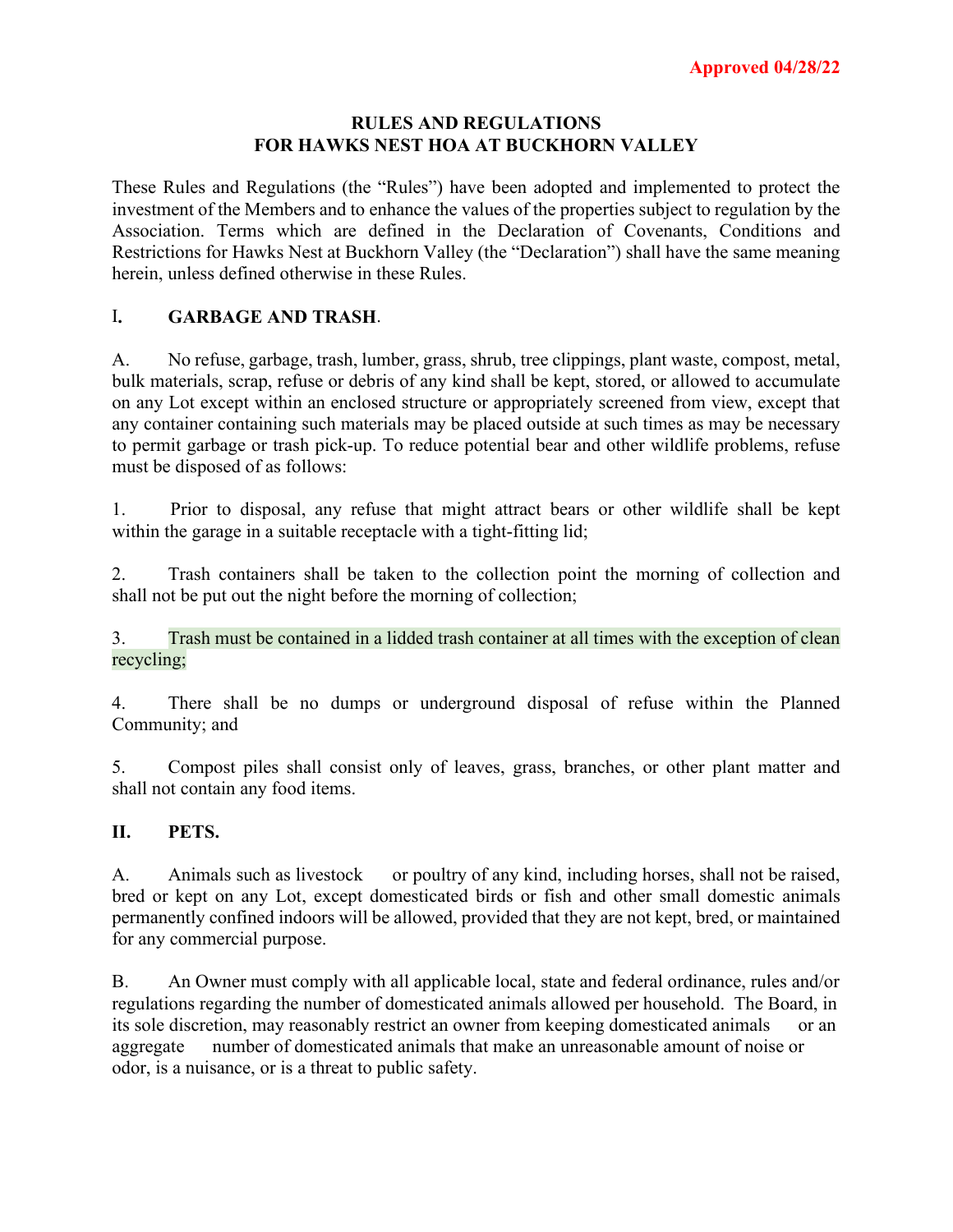C. In no event will any animal that is: (1) known for its viciousness or ill temper; (2) that has venom or poisonous capture mechanisms; or (3) that if let loose would constitute vermin, be permitted in the Community. The Board reserves the right to make a determination that any particular animal is too dangerous to be allowed in the Community. No animal of any kind shall be permitted which in the sole opinion of the Design Review Committee makes an unreasonable amount of noise or odor, is a nuisance, or is a threat to public safety.

D. Pet owners shall clean up after their pet(s) and dispose of any bodily wastes in suitable containers. Pets shall not be allowed to damage grass, shrubs, trees or any other portion of the Association Properties. Expenses and costs resulting from damage to shrubs, trees or Association Properties will be the responsibility of the Owner of the Lot at which the responsible pet is kept.

E. Pets, including dogs and cats, shall not be allowed to roam unrestrained on the Association Properties or outside the Owner's Lot.

F. Pets shall not be chained or tethered outdoors, unattended, so as to become an annoyance or nuisance to others from barking or such other cause.

G. Pets shall not be fed outside.

H. Animals must be licensed and leashed as required by law.

I. With the exception of bird feeders, the feeding, baiting, salting, or other means of attracting wildlife is prohibited.

J. All household pets shall be controlled by their Owner and shall not be allowed off the Owner's Lot except when properly leashed and accompanied by the pet Owner or such Owner's representative.

K. Each Owner of a household pet shall be financially responsible and liable for any damage caused by said household pet, and shall be responsible for all costs incurred by the Association or its agent as result of noncompliance with these animal and pet regulations.

L. When outside the residence on an Owner's Lot, dogs shall be confined by: (1) confinement in an area bounded by an above-ground fence; (2) confinement in a kennel; (3) confinement in an area bounded by an invisible electric fence attached to the Owner's residence; or (4) a leash. Dogs shall not be allowed to chase or molest persons or their property, wildlife or domestic animals.

M. Dogs shall not be allowed to bark continuously, which shall be defined as barking for a fifteen (15) minute period, including successive barks or a series of barks which repeat or resume following a brief or temporary cessation.

N. Any violation of the Declaration or of these Rules and Regulations concerning pets, shall subject an Owner to the rights and remedies allowed or provided the Association in the Declaration, and shall also subject the Owner to a reasonable fine assessment imposed by the Association, after notice and a hearing, as follows: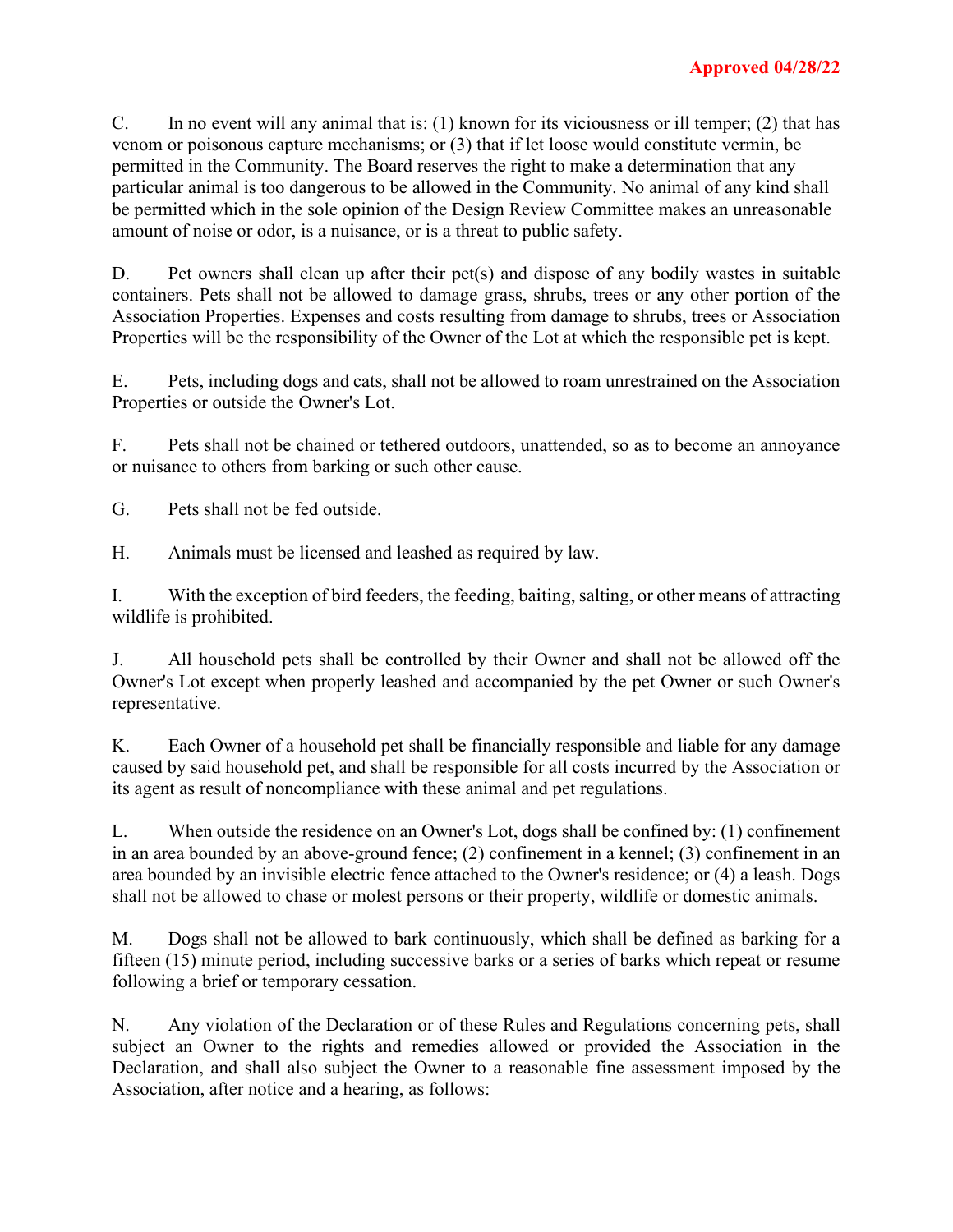1. First offense/violation: Written notice warning letter to pet owner and/or Owner.

2. Second offense/violation: A one hundred dollar (\$100.00) fine may be assessed against the Owner, except for a violation of section II C, which shall carry a fine of five hundred dollar (\$500.00) per day until cured.

3. Third offense/violation: A two hundred dollar (\$200.00) fine may be assessed against the Owner.

4. Fourth offense/violation and each subsequent offense/violation: A five hundred dollar (\$500.00) fine may be assessed against the Owner.

5. Fifth or continuing offense/violation: The Association may take action to have the pet removed from the Community by mandatory injunction or otherwise.

## **III. MOTOR VEHICLES/PARKING.**

A. Vehicle Repairs. No maintenance, servicing, repair, mechanical work, body work, engine work, dismantling or repainting of any type of vehicle, boat, machine or device may be carried on except within a completely enclosed structure which screens the sight and sound of such activity from the street and from other Lots. No work may be conducted or carried on so as to become an annoyance, nuisance, eyesore or hazard. Car washing will only be permitted in the Lot Owner's driveway. In the event of violation hereof, in addition to the rights and remedies available under the Declaration, a reasonable fine may be assessed, after notice and hearing, as follows:

1. First offense/violation: Written notice/warning letter to the Owner and/or vehicle owner.

2. Second offense/violation: A one hundred dollar (\$100.00) fine may be assessed against the Owner and/or vehicle owner.

3. Third offense/violation: A two hundred dollar (\$200.00) fine may be assessed against the Owner and/or vehicle owner.

4. Fourth offense/violation: A five hundred dollar (\$500.00) fine may be assessed against the Owner and/or vehicle owner.

B. Trailers. Campers and Junk Vehicles. No boat, camper (on or off supporting vehicles), trailer, tractor, truck, industrial or commercial vehicle (both cabs or trailers), towed trailer unit, motorcycle, disabled, junk, or abandoned vehicles, motor home, camper, recreational vehicle, or any other vehicle, the primary purpose of which is recreational, sporting or commercial use, shall be parked or stored in, on, or about any Lot or street within the Community except within the attached garage or unless such vehicles are concealed from view and approved by the Design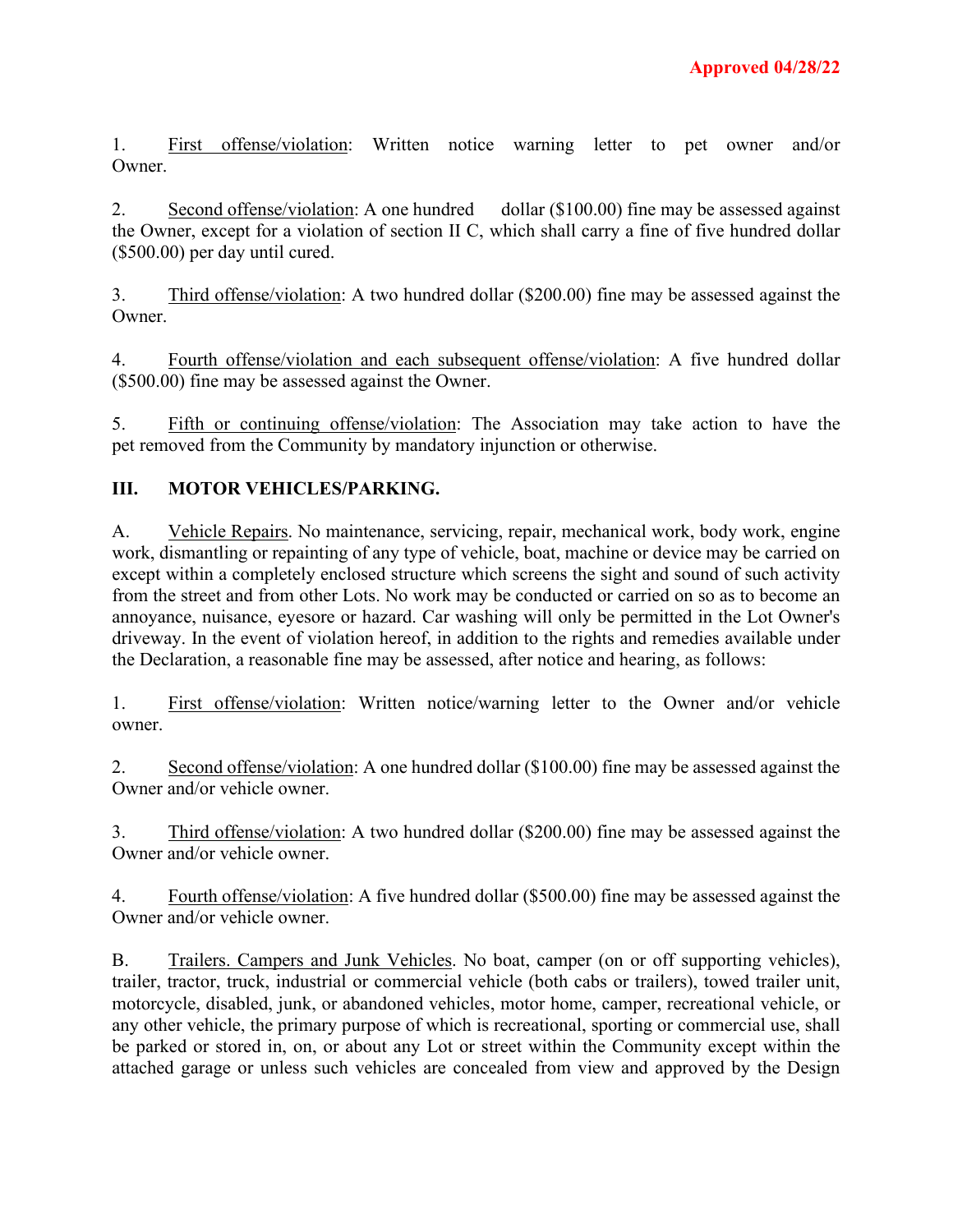Review Committee. For the purposes of this covenant, a 3/4-ton or smaller vehicle commonly known as a pickup truck shall not be deemed a commercial vehicle or truck.

C. Inoperative, Unused or Abandoned Vehicles. No inoperative, unused or abandoned vehicle shall be stored, parked, maintained or kept upon any part of the Community, including any street, or way of access within the Community. "Inoperative, abandoned or unused vehicle" shall mean any automobile, truck, motorcycle, motorbike, boat, trailer, camper, house trailer, or similar vehicle which has not been driven under its own propulsion or has not been moved out of the Community for a period of two (2) weeks or longer, or which does not have an operable propulsion system. In the event that the Board shall determine that the vehicle is an abandoned or inoperable vehicle, then a written or email notice describing the vehicle shall be sent to the Owner thereof, if known, or shall be conspicuously placed upon the vehicle. If the vehicle is not then removed within forty-eight (48) hours of such notice, except in the event of emergencies, the Board shall have the right to remove the vehicle and the vehicle owner shall be responsible for all towing and storage charges. Exemptions from this two (2) week provision (for the purpose of keeping a vehicle within the Community during vacation periods), may be applied for by an Owner by written request by such Owner to the Association. No request for exemption shall be deemed granted in the absence of written approval thereof by the Board.

D. Restrictions on Parking and Storage. Subject to the Declaration, each recreation or accessory vehicle such as a house trailer, camping trailer, boat trailer, boat, hauling trailer, hunting gear, or accessories thereto, motor driven cycle, self-contained motorized recreational vehicle, van or other type of recreational equipment, parked or stored in the Community shall be parked or stored, at any one time, wholly within the boundaries of the garage of the Lot. Automobiles or trucks (non-commercial vehicles) parked or stored in the Community shall be parked or stored at any one time either within the boundaries of the garage or driveway of the Lot. At no time shall any automobile, recreational vehicle or accessory vehicle be parked on, beside or along the roadways in the Community. This restriction, however, shall not restrict trucks or other commercial vehicles within the Community, which are necessary for construction or for the maintenance of the Association Properties or Lots. The provisions of this section shall be subject to, and may be modified and/or supplemented by, the Association.

E. Motor Vehicle Fines. In the event of any violation of the Declaration or those Rules concerning motor vehicles and parking, then in addition to all rights and remedies provided by the Declaration, a reasonable fine assessment may be imposed, after notice and hearing, as follows:

1. First offense/violation: Written notice of intent to tow may be given to the Owner/vehicle owner or posted on subject vehicle. If the vehicle in violation is not removed within forty-eight (48) hours after notice of intent to tow, the Association shall be entitled to tow the subject vehicle and the Owner and vehicle owner (if different) shall be jointly and severally liable for all expenses, costs and fees incurred in such towing and/or storage.

2. Second offense/violation: A one hundred dollar (\$100.00) fine may be assessed against the Owner. Additionally if the vehicle in violation is not removed within forty-eight (48) hours after notice of intent to tow, the Association shall be entitled to tow the subject vehicle and the Owner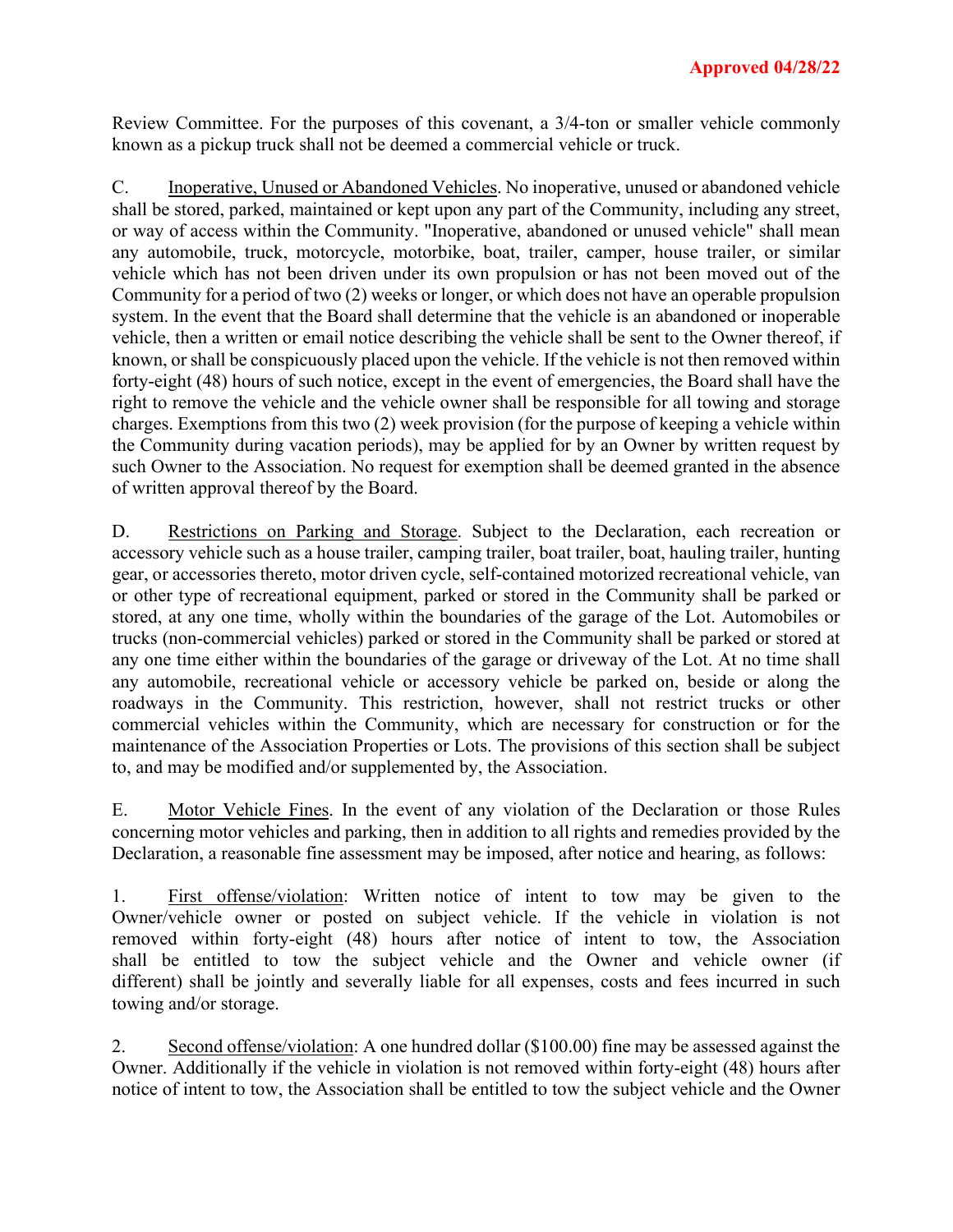and vehicle owner (if different) shall be jointly and severally liable for all expenses, costs and fees incurred in such towing and/or storage.

3. Third offense/violation: A two hundred dollar (\$200.00) fine may be assessed against the Owner. Additionally if the vehicle in violation is not removed within forty-eight (48) hours after notice of intent to tow, the Association shall be entitled to tow the subject vehicle and the Owner and vehicle owner (if different) shall be jointly and severally liable for all expenses, costs and fees incurred in such towing and/or storage.

4. Fourth and Subsequent offense/violation: A five hundred dollar (\$500.00) fine may be assessed against the Owner. Additionally if the vehicle in violation is not removed within fortyeight (48) hours after notice of intent to tow, the Association shall be entitled to tow the subject vehicle and the Owner and vehicle owner (if different) shall be jointly and severally liable for all expenses, costs and fees incurred in such towing and/or storage.

## **IV. WATERING RESTRICTIONS.**

A. The water from the water irrigation system is to be used only to irrigate lawns, shrubs and trees within the Community. Any other use is strictly forbidden. The Association may, if necessary to conserve water, prohibit the use of water to irrigate rear and side yard lawns. Watering shall occur only during the months of the year and during the hours of the day as the Board may direct from time to time.

B. Each residence shall only have one exterior water faucet. No potable water from the water supply that is delivered to each residence through its water tap for such Lot to the Town of Gypsum water system shall be used, in any quantity, to water or irrigate any exterior lawns, shrubs, trees or any other landscaping.

C. Any violation of the Declaration or of these Rules and Regulations concerning watering restrictions, shall subject an Owner to the rights and remedies allowed or provided the Association in the Declaration, and shall also subject the Owner to a reasonable fine assessment imposed by the Association, after notice and a hearing, as follows:

1. First offense/violation: Written notice warning letter to Owner.

2. Second offense/violation: A one hundred dollar (\$100.00) fine may be assessed against the Owner.

3. Third offense/violation: A two hundred dollar (\$200.00) fine may be assessed against the Owner.

4. Fourth offense/violation and each subsequent offense/violation: A five hundred dollar (\$500.00) fine may be assessed against the Owner.

D. In all phases of single-family development after Phases 1 and 2, the maximum landscaping per lost shall be 5,000 square feet. Each Owner shall install, construct, or plant some type of non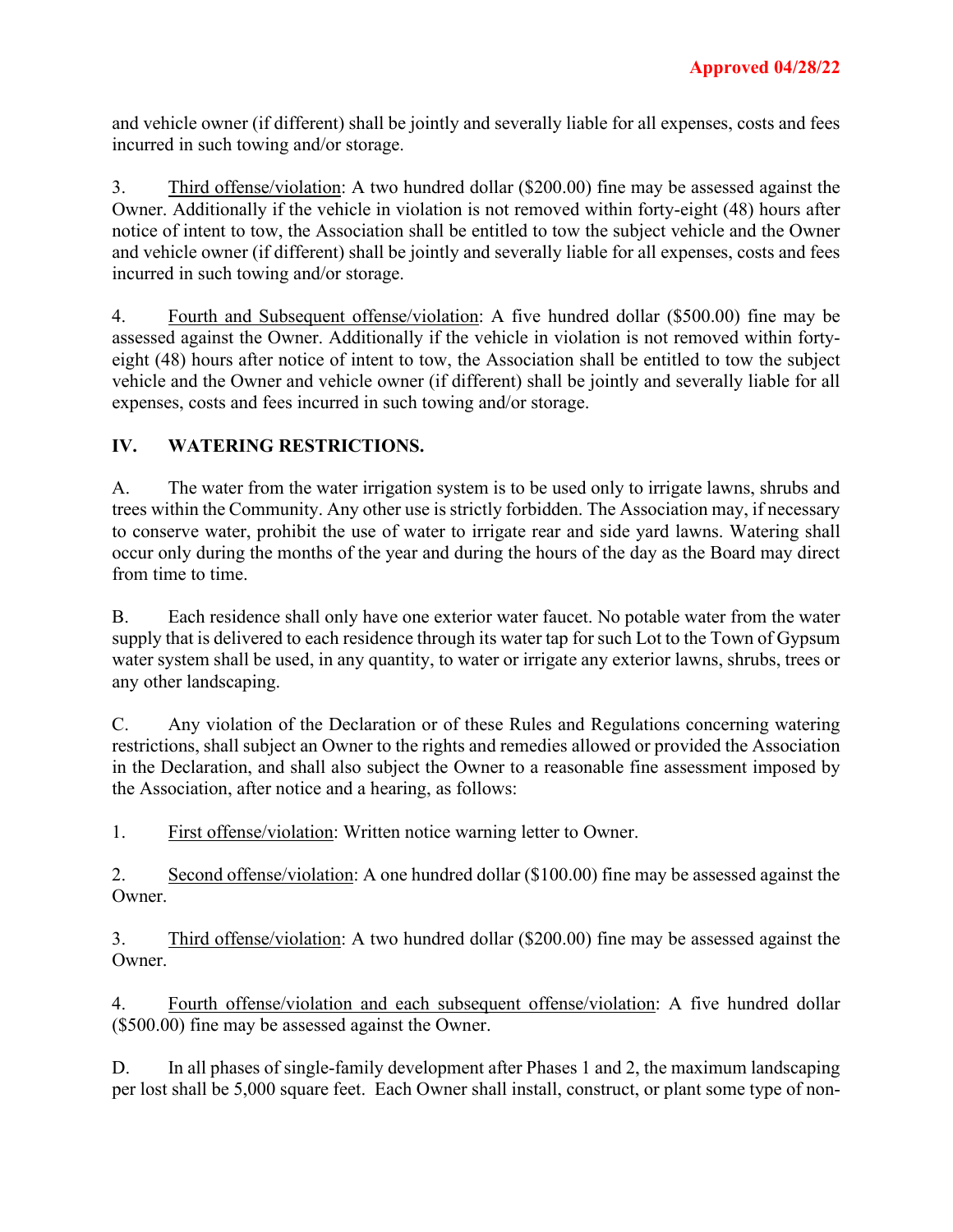irrigable erosion control elements, e.g. bark, gravel, patios, decks, water features, or other nonirrigable ground covering, in the remainder of the Lot. All such non-irrigable erosion control elements must be approved by the Design Review Committee in writing in advance of installation.

### **V. OTHER RESTRICTIONS.**

A. Nuisance. No noxious, offensive, dangerous or unsafe activity shall be carried on, on any Lot or the Association Properties; nor shall anything be done therein, either willfully or negligently, which may be or become an annoyance or nuisance to the other Owners or occupants or which may interfere with their peaceful enjoyment of their own Lot. No Owner shall make or permit any disturbing noises or nuisance activities or do or permit anything to be done that will interfere with the rights, peaceful enjoyment and comforts of convenience of other Owners or occupants. No Owner or occupant shall play, or suffer to be played, any musical instrument or operate, or suffer to be operated, an engine, device, phonograph, television set or radio at high volume or in any other manner that shall cause unreasonable disturbances to other Owners or occupants. No Owner or occupant may grow or smoke marijuana inside or outside of their unit in any manner that shall cause disturbance to any other owner. Quiet hours in the community are 10:00pm to 6:00am; owners must be respectful of neighbors' right to quiet enjoyment of their homes.

B. Compliance with Laws. No unlawful use may be made of any portion of the Community. Owners shall comply with and conform to all applicable laws and regulations of the United States and of the State of Colorado, and with all local ordinances, rules and regulations. The violating Owner shall hold the Association and other Owners harmless from all fines, penalties, costs and prosecutions for any violation or noncompliance.

C. No Temporary Structures. No tent, shack, temporary structure, or temporary building shall be placed upon any property within the Community except with the prior written consent of the Design Review Committee.

D. Restrictions on Signs and Advertising. No sign, poster, billboard, advertising device, or display of any kind shall be erected or maintained anywhere within the Community so as to be evident to public view, except: (a) the display of the American flag, a service flag, or political signs as allowed and provided for in C.R.S.  $\S 38-33.3-106.5(1)(a)-(c)$ , as the same may be amended from time to time; (b) signs as may be approved in advance in writing by the Design Review Committee; or (c) signs, posters, billboards or any other type of advertising device or display erected by Declarant incidental to the development, construction, promotion, marketing or sales of Lots within the Community. A sign advertising a Lot for sale or for lease may be placed on a Lot; provided, however, that standards relating to dimensions, color, style, and location of such sign shall be determined from time to time by the Design Review Committee.

E. Storage. No building materials shall be stored on any Lot except temporarily during continuous construction of an Improvement. Decks may not be used as storage for cardboard boxes, trash, or unsightly construction or landscaping materials.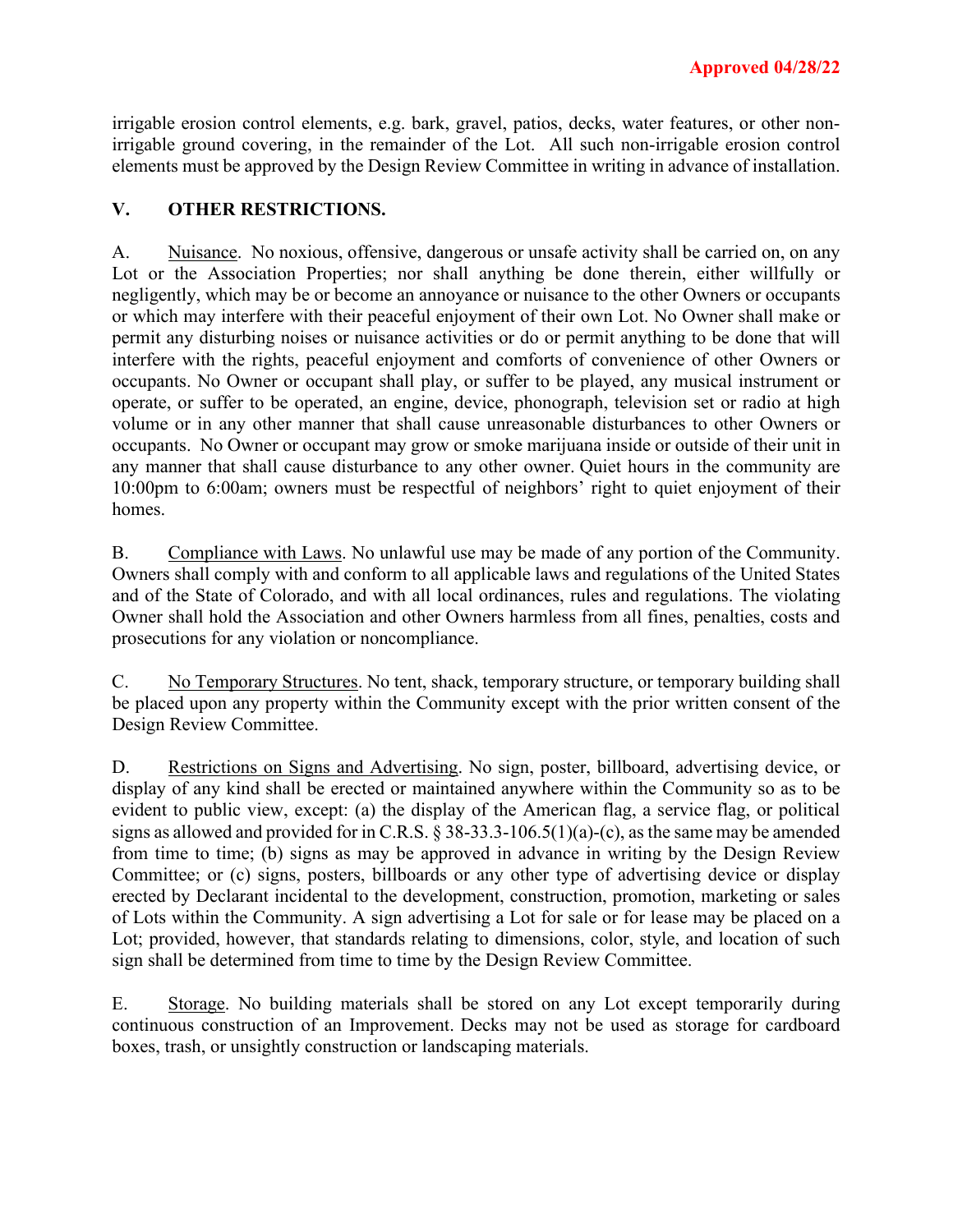F. Open-Flame Cooking Appliances. Open-flame cooking devices such as charcoal burners, smokers, torches and other open-flame cooking devices shall not be operated on combustible balconies or within 10 feet (3048 mm) of combustible construction. LP-gas cooking devices having LP-gas container with a liquid propane capacity not greater than 4.7 gallons are allowed; the standard 20 lbs cylinder holds 4.6 gallons.

G. Window treatments such as blinds, curtains or screens are the only allowed décor on windows; newspaper, paper, or plywood coverings are not allowed.

I. Other Restrictions Fines. Any violation of the Declaration or of these Rules and Regulations concerning these Other Restrictions, shall subject an Owner to the rights and remedies allowed or provided the Association in the Declaration, and shall also subject the Owner to a reasonable fine assessment imposed by the Association, after notice and a hearing, as follows:

1. First offense/violation: Written notice warning letter to Owner.

2. Second offense/violation: A one hundred dollar (\$100.00) fine may be assessed against the Owner.

3. Third offense/violation: A two hundred dollar (\$200.00) fine may be assessed against the Owner.

4. Fourth offense/violation and each subsequent offense/violation: A five hundred dollar (\$500.00) fine may be assessed against the Owner.

J . Owner's Right to Lease Lot/Unit. All Owners shall have the right to lease such Owner's Lot provided that: (a) all Leases shall be in writing; (b) all Leases shall be for an entire Lot with a completed residence thereon; (c) all Leases shall provide that the terms of the Lease and the lessee's occupancy of the Lot shall be subject to this Declaration, the Rules and Regulations and that any failure by the lessee to comply with any of the aforesaid documents in any respect shall be a default under such Lease; and (d) such Owner shall notify the Association immediately upon the leasing of such Lot and register with the Association both the name(s) of the tenant(s) and new mailing information for notices to be sent by the Association directly to such Owner. A lease may not be made for a portion of the Unit; Units may not sublet to multiple families. Any Lease by owner must be a period of at least six months; short term rentals are prohibited.

# **VI. COLLECTION PROCEDURES.**

The Association has adopted the following procedures and policies for the collection of assessments and other charges of the Association.

A. Due Dates. The annual assessment as determined by the Association and as allowed for in the Declaration shall be due and payable in four (4) installments due on the first  $(1<sup>st</sup>)$  day of the month following the close of the calendar quarter. It is the policy of the Association to bill for each quarterly installment of the annual assessment in advance, however, the Owner's obligation to pay assessments or other charges of the Association is not conditioned upon receipt of an invoice. All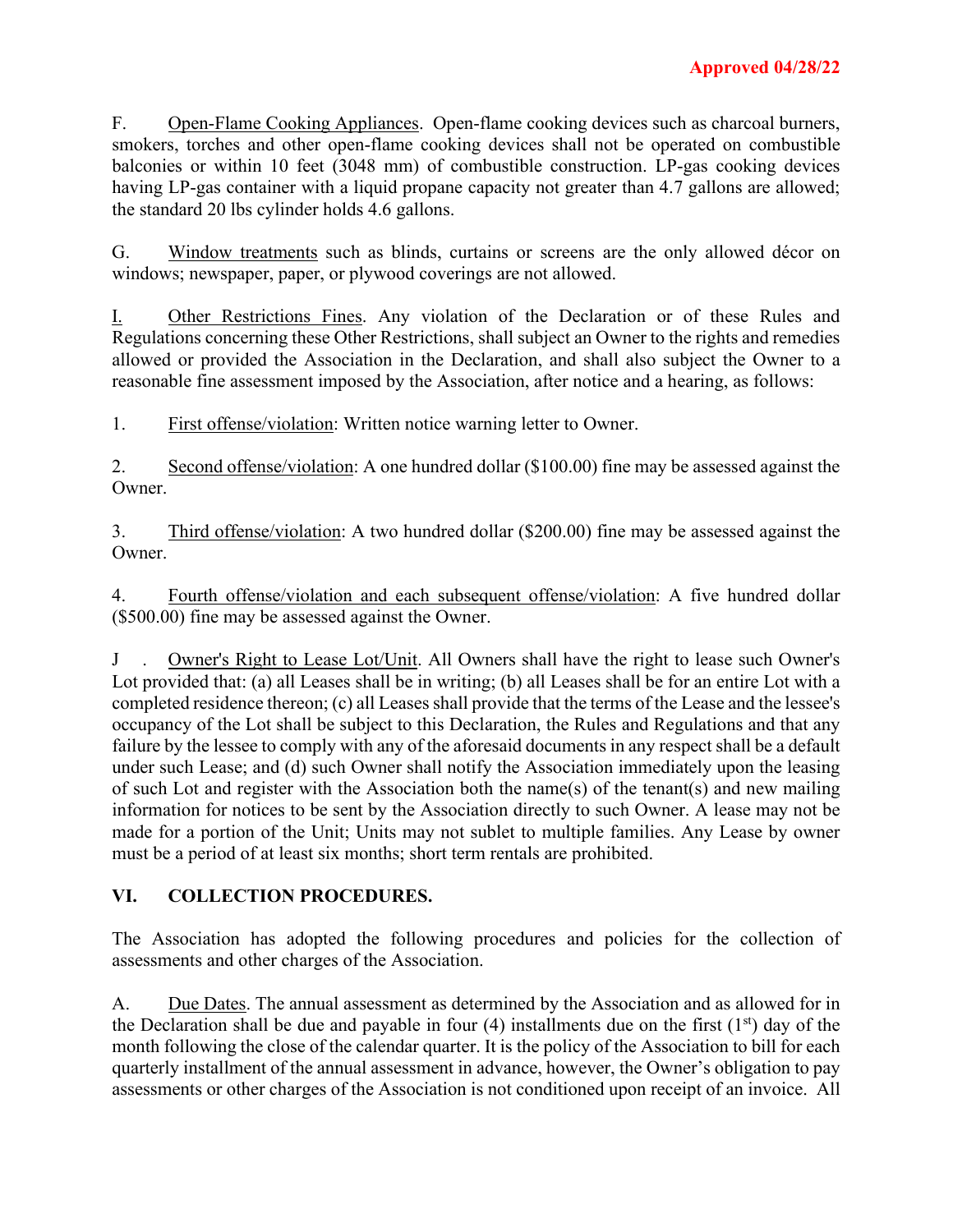other assessments shall be paid in such manner and on such dates as the Board may establish as provided in the Declaration. Assessments or other fines or charges not paid to the Association by the tenth  $(10<sup>th</sup>)$  day of the month in which it is due shall be considered past due and delinquent.

B. Receipt Date. The Association shall post payments on the day that the payment is received in the Association's offices.

C. Late Charges, Interest, and Other Charges on Delinquent Installments. The Association shall impose a twenty dollar (\$20.00) late charge on the outstanding or past due balance then due the Association. An additional twenty dollar (\$20.00) late charge shall accrue during each and every subsequent ten (10) day period that the assessment remains unpaid. In addition to late charges and interest, the following charges may also be imposed and charged to each Owner:

| Return Check Charge     | $$50.00*$                                                     |
|-------------------------|---------------------------------------------------------------|
| Filing of Lien Charge   | \$150.00                                                      |
| Release of Lien Charge  | \$150.00                                                      |
| <b>Collection Costs</b> | Reasonable Attorney Fees and Court Costs                      |
|                         | Other Charges As incurred and deemed appropriate by the Board |

\*If two or more of an Owner's checks are returned unpaid by the bank within any (fiscal) year, the Association may require that all of the Owner's future payments, for a period of one (1) year, be made by certified check or money order.

D. Notice of Delinquency.

1. First Notice. After a monthly installment of the annual assessment or any other assessment or charge due the Association, becomes thirty (30) days past due and before the Association turns over any delinquent account of an Owner to a collection agency or refers it to an attorney for legal action, the Association shall send, via U.S. certified mail, return receipt requested, to the last registered address of the Owner as contained in the Association's records, a written notice ("First Notice") of nonpayment to the Owner containing the following information:

(i) The total amount due, with an accounting of how the total was determined;

(ii) Whether the Owner may enter into a payment plan with the Association, as provided herein, and instructions for contacting the Association within thirty (30) days of the date of the notice to enter into such payment plan;

(iii) The name and contact information of the individual that the Owner may contact to request a copy of the Owner's ledger in order to verify the amount of the debt; and

(iv) A statement that action is required to cure the delinquency and that failure to do so within thirty days may result in the Owner's delinquent account being turned over to a collection agency, a lawsuit being filed against the Owner, the filing and foreclosure of a lien against the Owner's property, or other remedies available under Colorado law.

2. Second Notice. In the event an Owner fails to cure the delinquency or negotiate a payment plan within thirty days of the date on the First Notice, the Association shall send, via U.S. certified mail, return receipt requested, to the last registered address of the Owner as contained in the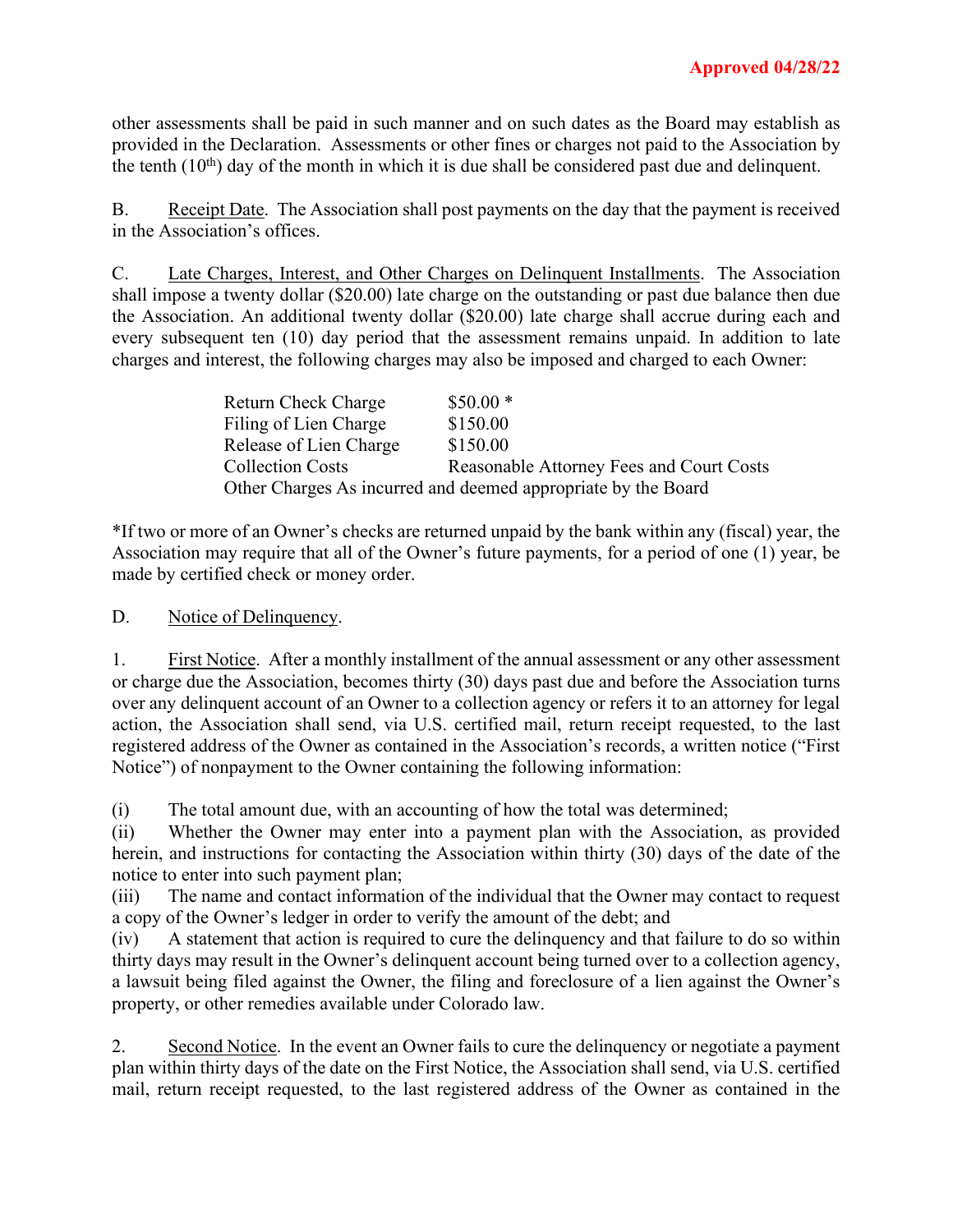Association's records, a second written notice ("Second Notice") of nonpayment to the Owner containing the following information:

(i) The original due date of the assessment;

(ii) A statement of the total assessment now past due, including late charges, interest and any other charges;

(iii) A statement that Owner failed to cure the delinquency or enter into a payment plan within the time period stated in the First Notice;

(iv) A statement requesting that all unpaid assessments, including late charges, interest and any other charges be paid within ten (10) calendar days of the date of the Second Notice;

(v) A statement that if the Owner fails to pay all outstanding assessments, including late charges, interest and any other charges within ten (10) calendar days of the date of the Second Notice, the Owner's account of unpaid assessments, late charges, interest and any other charges shall be turned over to the Association's attorneys, staff, and other consultants as needed, for collection. The Association shall also be entitled to pursue all additional remedies at law or in equity; and

(vi) A statement that the Owner shall be responsible for all collection costs incurred by the Association.

E. Payment Plan. Except as otherwise provided herein, the Association shall negotiate a payment plan with any Owner who is delinquent in paying assessments. The payment plan shall allow the Owner to pay off the deficiency in equal installments over a period of six months and shall include late charges, interest and other charges as set forth herein, unless otherwise waived by the Board or its designee, in its sole discretion. Payment plans to pay off a deficiency over a period greater than six months may be permitted, in the sole discretion of the Board or its designee. The Association shall not be prohibited from pursuing legal action against an Owner if the Owner fails to comply with the terms of his or her payment plan. An Owner's failure to remit payment of an agreed-upon installment, or to remain current with any assessments as such assessments become due during the six-month period, or such other repayment period as authorized herein, constitutes a failure to comply with the terms of his or her payment plan. The Association is not obligated to negotiate a payment plan with an Owner who does not occupy the Unit and has acquired the Unit as a result of a default of security interest encumbering the Unit; or due to the foreclosure of the Association's lien. In addition, the Association is not obligated to negotiate a payment plan with an Owner who has previously entered into a payment plan with the Association.

F. Application of Payments Made to the Association. The Association reserves the right to apply any and all payments received on account of any Owner, to payment of any and all legal fees and costs (including attorney's fees), expenses of enforcement and collection, late fees, return check charges, lien fees and interest owing or incurred with respect to such Owner pursuant to the Declaration, Bylaws and Rules of the Association prior to application of the payment to the assessments due or to become due with respect to such Owner.

G. Collection by Association. If an Owner fails to pay all outstanding assessments, including late charges, interest and any other charges within ten (10) calendar days of the date of the Second Notice, the Board may commence a collection action through all legally available channels as provided below: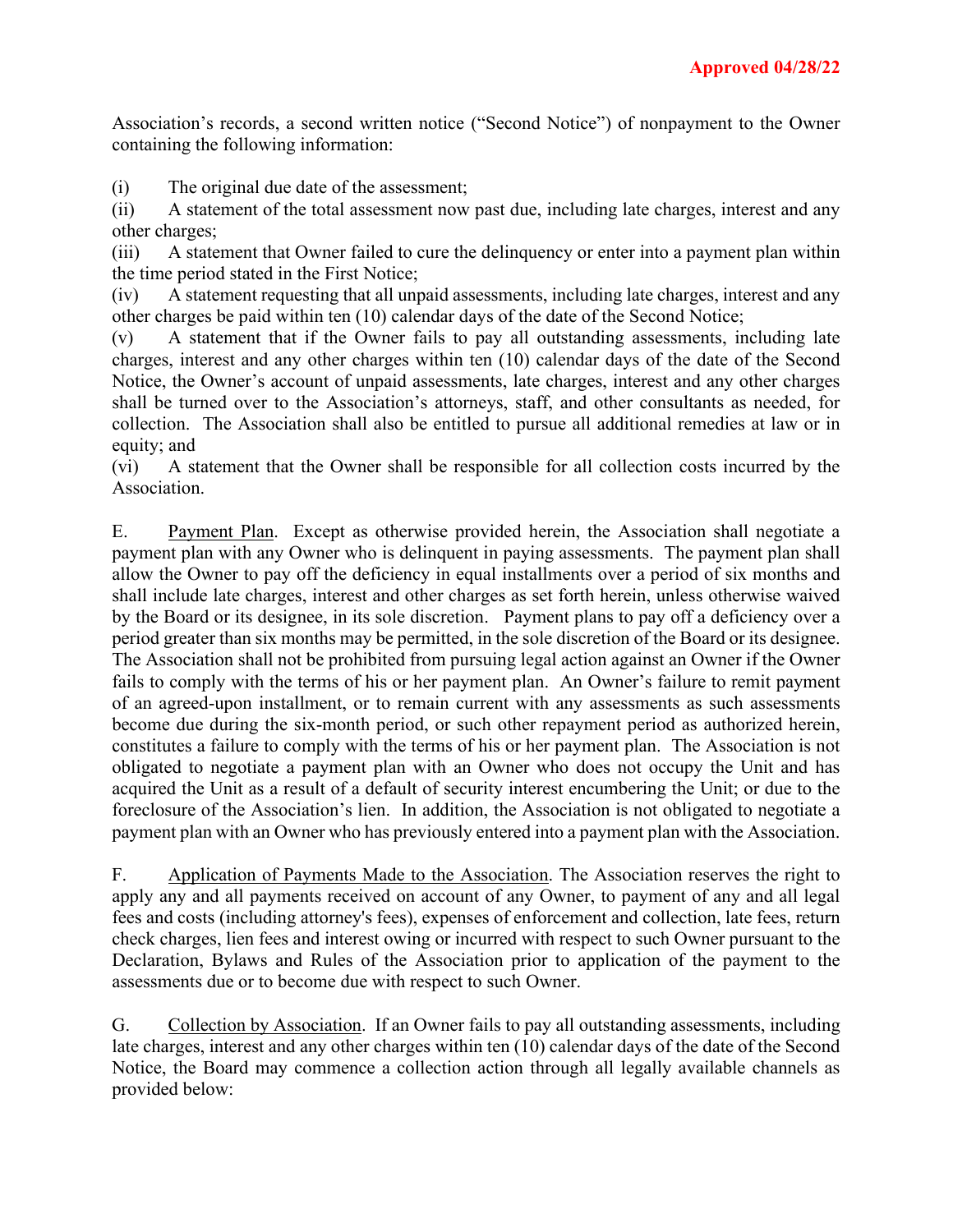1. Lien. As set forth in Section 38-33.3-316(1), C.R.S., the Association has a statutory lien on a Unit for any assessment levied against that Unit. The amount of the lien shall include the assessment, charges, late charges, attorney fees, fines, and interest charged from the time such items become due. The recording of the Declaration constitutes record notice and perfection of the lien. No further recordation of any claim of lien for Assessments is required, however, the Association may file a Notice of Lien against the property of any delinquent Owner in accordance with the terms and provisions of the Declaration, Articles, Bylaws and the Act, as any of the foregoing may be amended from time to time.

2. Foreclosure. The Association's lien may be foreclosed in like manner as a mortgage on real estate; except that the Association may only foreclose on the lien if:

(i) The balance of the assessments and charges secured by its lien equals or exceeds six months of common expense assessments for the Owner based on a periodic budget adopted by the Association; and

(ii) The Association's Board has formally resolved, by a recorded vote, to authorize the filing of a legal action against the specific Unit on an individual basis. The Board shall not delegate its duty to act under this subparagraph (II) to any attorney, insurer, manager, or other person, and any legal action filed without evidence of the recorded vote authorizing the action shall be dismissed.

3. Other Remedies. Upon direction from the Board, following any assessment and/or other charges due to the Association becoming more than three hundred thirty (330) days delinquent, the Association may file a summons and complaint in a court of competent jurisdiction for a money judgment. If a judgment or decree is obtained, such judgment or decree shall include reasonable attorney fees together with the cost of the action and all unpaid assessments, charges (including filing and releasing of lien charges) and interest as provided herein.

4. Attorney Fees on Delinquent Accounts. As an additional expense permitted under the Declaration and by Colorado law, the Association shall be entitled to recover its reasonable attorney fees and collection costs incurred in the collection of assessments and other charges due to the Association from a delinquent Owner. The reasonable attorney fees incurred by the Association shall be due and payable immediately when incurred.

5. Appointment of a Receiver. In any action by the Association to collect assessments or to foreclose a lien for unpaid assessments, the Association may seek the appointment of a receiver of the Owner to collect all sums alleged to be due from the Owner prior to or during the pending of the action. The court may order the receiver to pay any sums held by the receiver to the Association during the pending action to the extent of the Association's common expense assessments.

6. Waivers. The Association is hereby authorized to extend the time for the filing of lawsuits and any other enforcement action authorized herein or by Colorado law, as the Association shall determine appropriate under the circumstances.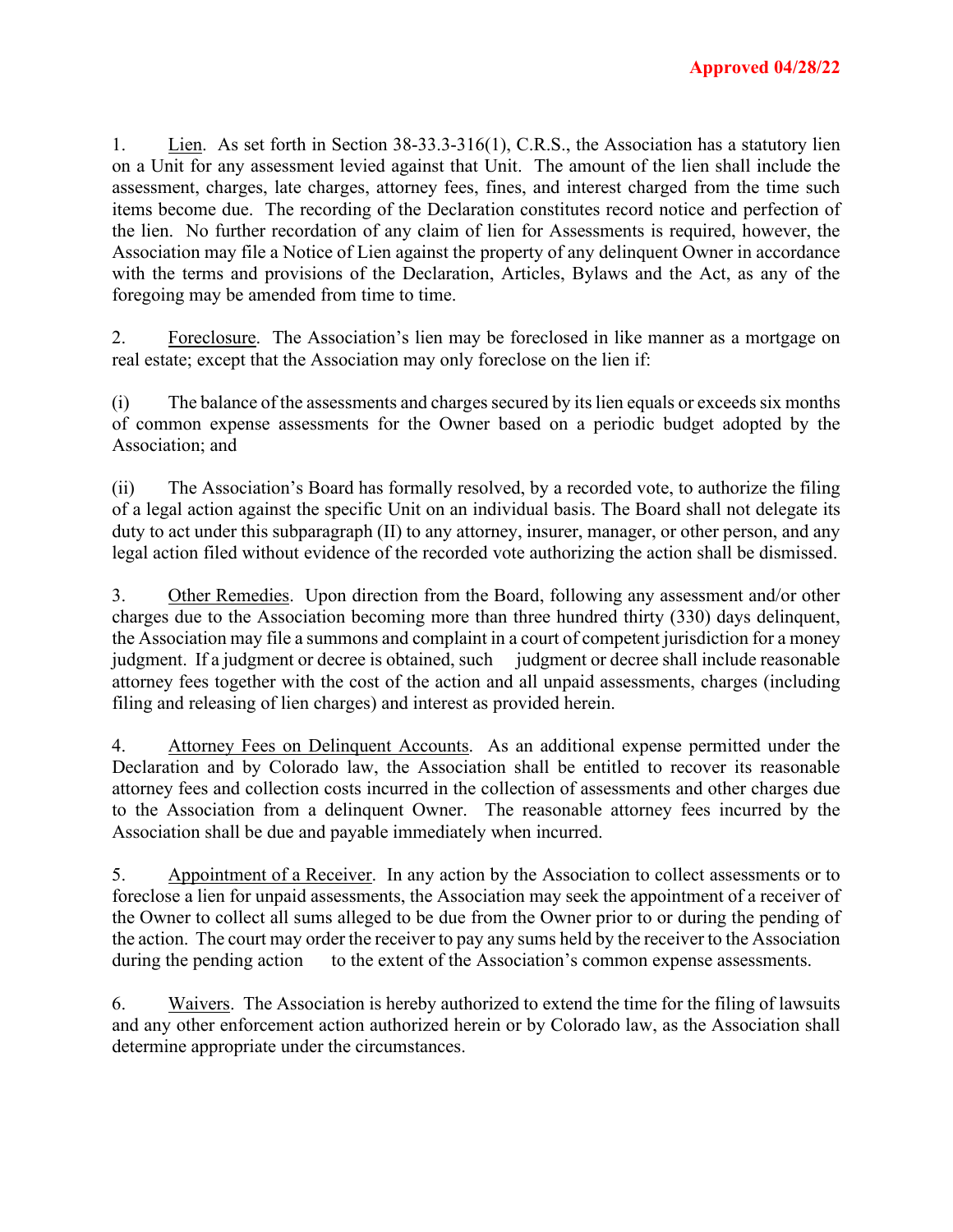H. Certificate of Status of Assessment. The Association shall furnish to an Owner or such Owner's designee or to a holder of security interest or its designee upon written request, delivered personally or by certified mail, first-class postage prepaid, return receipt, to the Association's registered agent, a written statement setting forth the amount of unpaid assessments currently levied against such Owner's Unit. The statement shall be furnished within fourteen (14) calendar days following the Association's receipt of the request.

I. Ongoing Evaluation. Nothing in this procedure shall require the Association to take specific actions other than to notify Owners of the adoption of these procedures. The Association has the option and right to continue to evaluate each delinquency on a case-by-case basis.

J. Remedies Cumulative. Each remedy provided under these Rules is cumulative and not exclusive.

### **VII. POLICIES AND PROCEDURES FOR ENFORCEMENT OF THE DECLARATION, BY-LAWS AND RULES.**

A. Association's Enforcement Rights. In the event of an alleged violation by an Owner of the Declaration, the Bylaws or these Rules and Regulations, the Board of Directors shall have the right, after Notice and Hearing as hereinafter provided, and upon an affirmative vote of a majority of the Directors on the Board, to take anyone or more of the actions provided herein or as provided in the Declaration. The policies and procedures governing the Notice and Hearing regarding such violations are as set forth herein (the "Policies and Procedures").

B. Written Complaint. A hearing to determine whether enforcement action under the Declaration or these Rules should be taken shall be initiated by the filing of a "Written Complaint" by any Member or by any officer or member of the Board of Directors or the Design Review Committee with the President of the Association or other presiding member of the Board.

C. Notice of Violation. A "Notice of Violation" of any provisions of the Declaration, Bylaws or Rules shall be provided to the applicable Owner within three business days following the filing of a Written Complaint of such violation with the Board. The Notice of Violation shall contain a written statement of charges which shall set forth in ordinary and concise language the acts or omissions with which the Owner is charged and a reference to the specific provisions of the Declaration, the Bylaws or these Rules and Regulations which the Owner is alleged to have violated. The notice shall further state that the Board may seek to protect its rights as they are specified in the governing legal documents.

A copy of the Notice of Violation shall be delivered to the Owner in accordance with the notice provisions set forth herein, together with a statement which shall be substantially in the following form:

"Unless a written request for a hearing signed by or on behalf of the Owner is delivered or mailed to the Board of Directors within fifteen (15) days after this Notice of Violation was served upon you, the Board of Directors may proceed upon the alleged violation without a hearing, and you will have thus waived your right to a hearing. The request for a hearing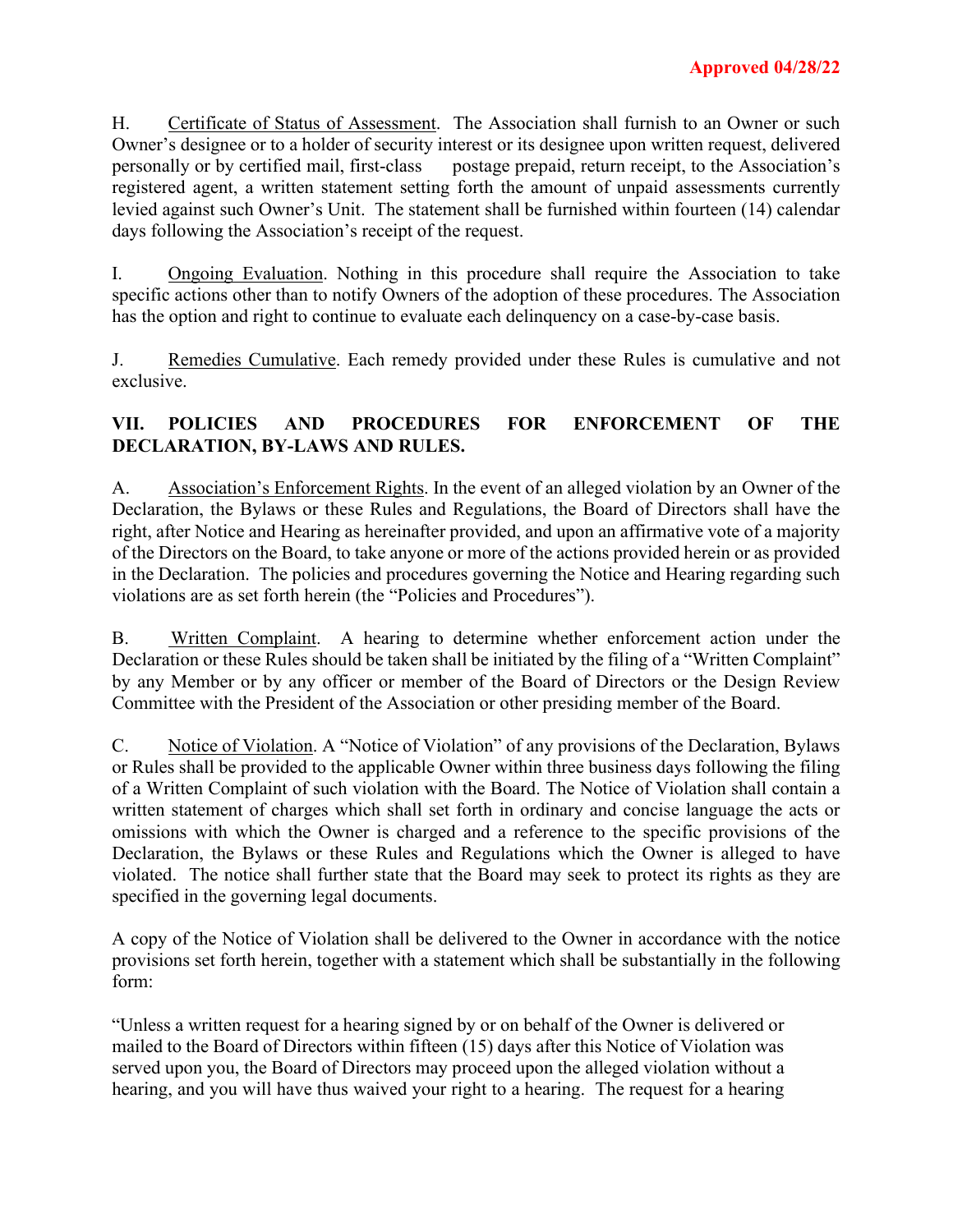may be made by delivering or mailing a written notice stating and describing the grounds and basis for challenging or denying the alleged violation as well as such other information the you may deem pertinent, to the Board of Directors at the following address:  $\longrightarrow$  Attn:

\_\_\_\_\_\_\_\_\_\_\_\_\_\_\_\_\_\_\_\_\_\_\_\_. If you desire the names and addresses or witnesses or an opportunity to inspect any relevant writings or items on file in connection with this matter in the possession, custody or control of the Board of Directors, you may contact \_\_\_\_\_\_\_\_\_\_\_\_\_\_\_\_\_\_\_\_\_\_\_\_\_\_\_\_\_\_\_\_\_\_. A written request for such information must be made not later than ten (10) days prior to your hearing."

The Owner shall be entitled to a hearing on the merits of the matter if the Notice of Defense is

timely filed with the Board of Directors.

be made as follows:

D. Services of Notices. Service of all notices required or permitted to be given hereunder shall

If to an Owner: By certified delivery to the Owner by U.S, Mail, postage prepaid, addressed to the last registered address of the Owner as contained in the Association's records;

If to the Association: By certified delivery by U.S. Mail, postage prepaid, addressed to the Association in care of its registered agent and office, as maintained with the Colorado Secretary of State, or such other address as the parties may be advised of in writing.

Any notice delivered shall be deemed received on the second  $(2<sup>nd</sup>)$  day following the date of mailing.

E. Failure to Request a Hearing. In the event a proper and timely request for a hearing is not made as provided herein, the right to a hearing shall be deemed forever waived. If a hearing is not requested within the aforementioned fifteen (15) day period, the Board shall determine if there was a violation, and if so, impose a reasonable fine, assessment, fee or charge within the guidelines contained in these Rules and the Declaration. The fine, assessment, fee or charge is due and payable immediately upon receipt of notice of the said assessment. The Association's managing agent shall give notice of said assessment to the applicable Owner as provided in these Policies and Procedures.

F. Discovery. Upon written request to the Association, not later than ten (10) days prior to the date of hearing, the Owner shall be entitled to: (a) obtain the names and addresses of witnesses, to the extent known to the Association, and (b) inspect and make copies of any statements, writings and investigative reports relative to the case contained in the Association's records. Nothing in this section shall, however, authorize the inspection or copying of any writing or other thing which is privileged from disclosure by law or otherwise made confidential or protected, such as attorney work product

G. Board to Conduct Hearing. The Board shall hear and decide cases set for hearing pursuant to these Policies and Procedures. The Board may appoint an officer or other Owner to act as the presiding officer (the "Presiding Officer") at any of the hearings.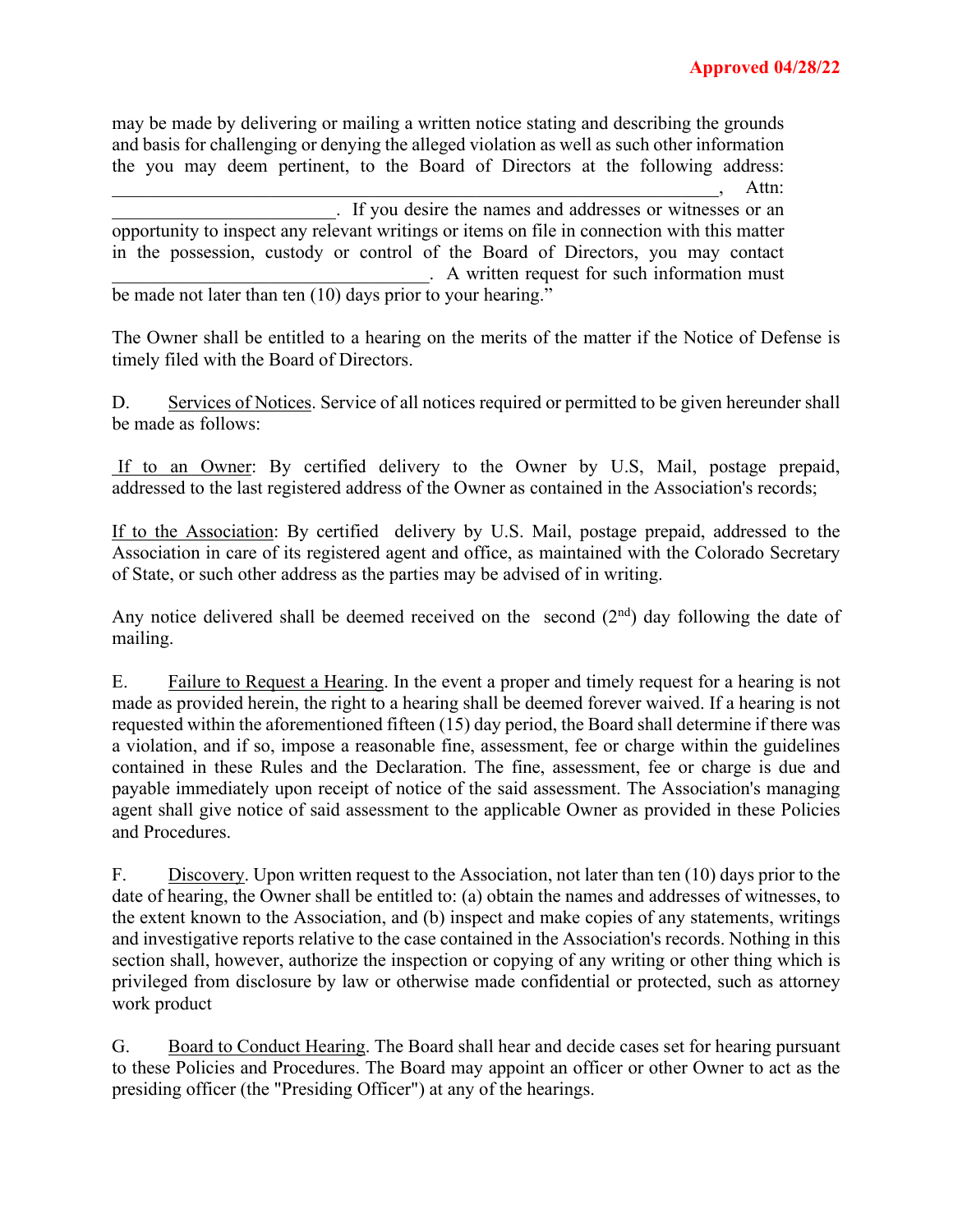H. Conflicts. It shall be incumbent upon each Board member to make a determination as to whether he is able to function in a disinterested and objective manner as an impartial decision maker on each hearing before the Board. Any Board member incapable of objective and disinterested consideration on any hearing before the Association shall disclose such to the President of the Association prior to the hearing on the case, if possible, or, if advance notice is not possible, then such disclosure shall be made at the hearing, and said Board member shall be disqualified from all proceedings with regard to the hearing. If disqualification of any Board member(s) results in an even number of remaining Board members eligible to hear a case, the Presiding Officer shall appoint an Association Member, in good standing, to serve as a voting member of the hearing board.

I. Notice of Hearing. The Board shall serve a "Notice of Hearing", as provided herein on all parties at least ten (10) days prior to the hearing, if such hearing is requested by the Owner. The hearing shall be held no sooner than thirty (30) days after the Notice of Violation is mailed or delivered to the Owner. The Notice of Hearing to the Owner shall be substantially in the following form but may include other information:

"You are hereby notified that a hearing will be held before the Board of The Hawks Nest HOA at Buckhorn Valley, Inc. at \_\_\_\_\_\_\_\_\_\_\_\_\_\_\_\_\_\_\_\_\_\_\_\_\_\_\_\_, Colorado  $\Box$ , on the  $\Box$  day of  $\Box$ , 20, at the hour of  $\Box$ upon the charges made in the Notice of Violation served upon you. You may be present at the hearing, may but need not be represented by counsel, may present any relevant evidence, and will be given full opportunity to cross-examine all witnesses testifying against you. You are entitled to compel the attendance of witnesses and the production of books, documents or other items by applying to the Board of Directors of the Association."

J. Hearing. Each hearing shall be held at the scheduled time, place and date, provided that the Presiding Officer may grant continuances for good cause. At the beginning of each hearing, the Presiding Officer shall explain the rules, procedures and guidelines by which the hearing shall be conducted and shall introduce the case before the Board by reading the Notice of Hearing. The general procedure for hearing shall consist of opening statements by each party; presentation of testimony and evidence, including cross-examination of witnesses by each party; and closing statements by each party. Notwithstanding the foregoing, the Board may exercise its discretion as to the specific manner in which a hearing shall be conducted and shall be authorized to question witnesses, review evidence and take such other reasonable action during the course of the hearing which it may deem appropriate or desirable to permit the Board to reach a just decision in the case. Rules of law regarding trials and presentation of evidence and witnesses shall be applicable to the hearing insofar as the Presiding Officer deems adherence to such rules of law to be in the interests of justice; provided that any relevant evidence should be admitted if it is the sort of evidence on which responsible persons are accustomed to rely in the course of serious affairs. Neither the complaining parties nor the Owner must be in attendance at the hearing. However, the decision of the Board at each hearing shall be based on the matters set forth in the Notice of Hearing, request for hearing and such evidence as may be presented at the hearing. Unless otherwise determined by the Board of Directors, all hearings shall be open to attendance by all Members of the Association.